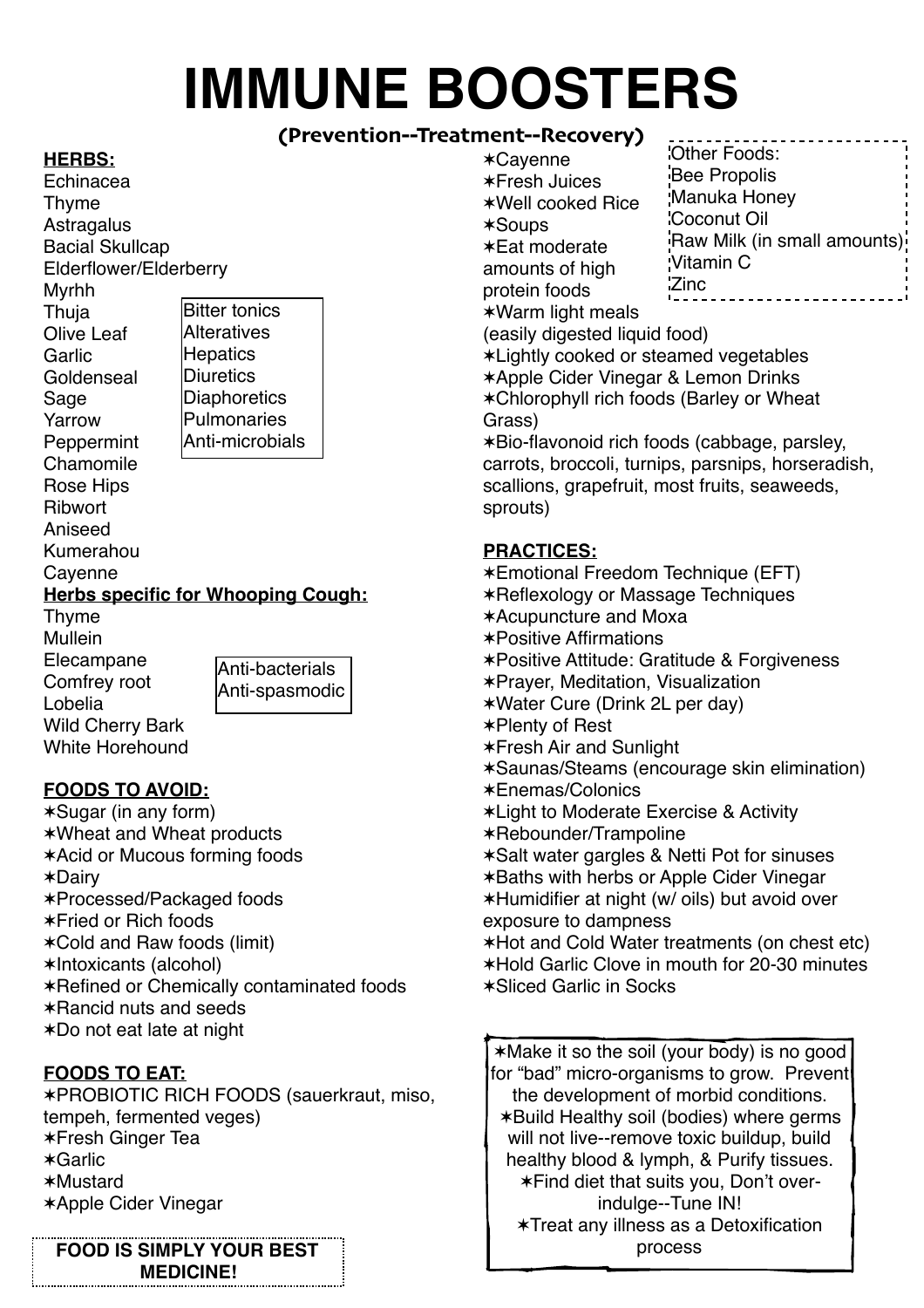# **IMMUNE BOOSTERS**

## **(Prevention--Treatment--Recovery)**

# **Immune Enhancing Soup**

1 yellow onion, sliced Toasted sesame, cold pressed olive oil or coconut oil, for sauteing 6 shiitake mushrooms 4 garlic cloves, chopped 2 large carrots, thinly sliced ½ inch piece of ginger 1 package firm tofu, cubed 6 4-inch slices of alaria (wakame) or other seaweed 6 inches fresh burdock (gobo) root, thinly sliced (if fresh is not available used dried root that has been soaked in water overnight. If you can't find Burdock use other root veges like parsnips or turnips)

Miso Paste, to taste (Locally made in Nelson from Urban Hippie [www.miso.co.nz\)](http://www.miso.co.nz) Saute onion in a small amount of oil until slightly golden. Add remaining ingredients and 6 to 8 cups

of water. Bring to a boil, reduce to a simmer, and cook covered for 30 minutes. Remove the ginger. Add miso paste to taste, up to several tablespoons. Noodles or cooked rice can be added to the soup for extra body and flavor.

# **Grandma Ida's Chicken Soup**

1 Organic free-range chicken Vegetables: carrots, celery, parsnips, onion etc. parsley sea salt and pepper to taste Noodles or rice (optional)

Fill a pot with enough water to cover the chicken and bring the water to a boil. Put in the chicken and Cook until the chicken is soft. Add generous amounts of carrots, celery, parsnips, and onion a bit later on so that the veges do not get overcooked. Skim off any foam that comes to the surface. Toward the end, tie up a small bunch of parsley and put it into the pot. Cook a bit longer. All up it should take about and hour and half. Add sea salt and pepper to taste. When done, let it cool, then remove the chicken. Put the chicken on a plate and separate the meat from the bones (the meat will fall away easily). Put the chicken into bowls and pour the soup over the chicken, or serve the chicken separately. On the side, cook noodles or rice and add to the soup. Be sure to use a variety of vegetables.

## **Vegetable Barley Stew**

½ yellow onion, chopped 2 celery stalks 10 small mushrooms, chopped 2 medium carrots, diced 2 tablespoons olive or coconut oil 1 cup barley

Saute all the veges in the oil. Add the barley and 6 cups of water. Cook for 1 hour or until the barley is done (soft). Add sea salt to taste. This is simple, delicious and nourishing.